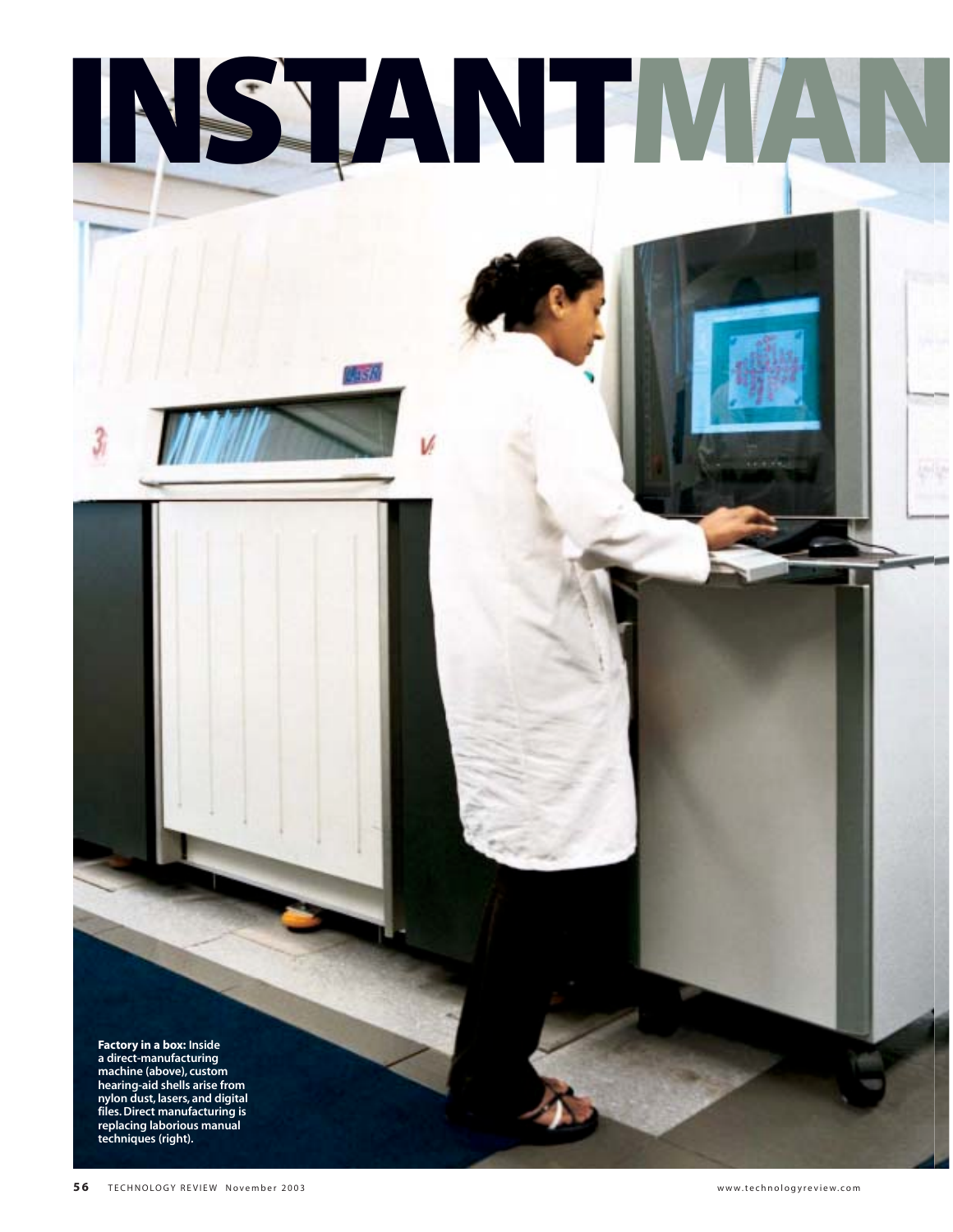From jet parts to hearing aids, the manufacture of finished goods directly from digital files and piles of powder is a growing trend. Someday, retail stores might even print out a product just for you. **BY IVAN AMATO** PHOTOGRAPHS BY MICHEAL MCLAUGHLIN From jet parts to hearing aids, the manufacture of finished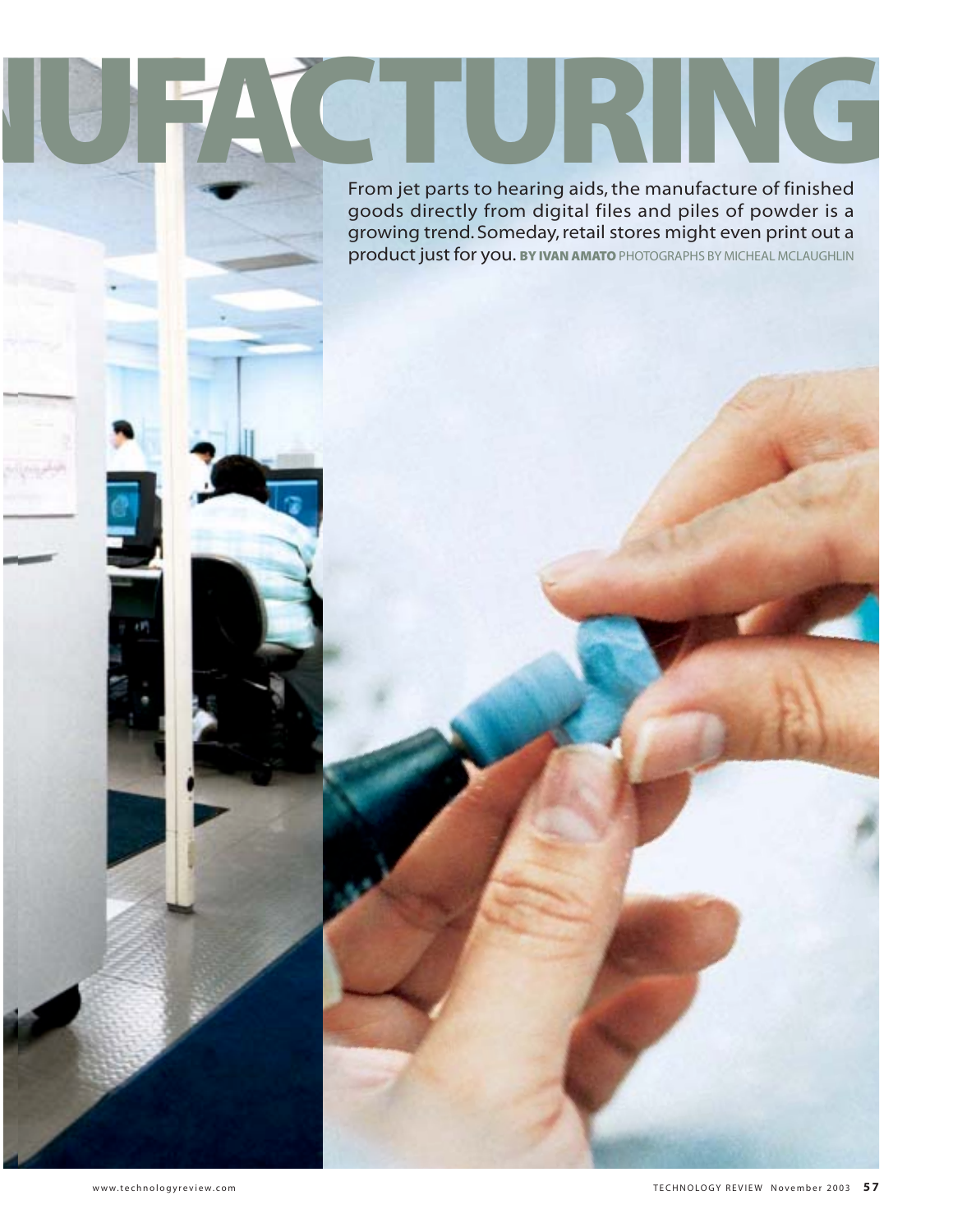boundary line of manufacturing history cuts across the factory floor of Siemens Hearing Instruments in Piscataway, NJ. On one side, skilled technicians use casting techniques, precision tools, and years of experience to craft the acrylic shells of hearing aids modeled from silicone impressions of actual ear canals.

On the other side of the factory floor, two pizza-oven-sized machines create similar shells from nylon dust. Inside the machines, needles of laser light, guided by digital design files, robotically scan back and forth, cinching paper-thin layers of dust into tough strata of plastic. Four hours and several hundred laser sweeps later, a batch of 80 hearing-aid shells is completed *(see "From Dust to Hearing Aids," this page)*. The process saves hours of human labor and produces hearing aids that fit and sound better than traditional ones. bounda<br>
cuts ac<br>
cuts ac<br>
Heari<br>
On c<br>
cast<br>
and<br>
ac<br>
ac<br>
e<br>
e<br>
e<br>
itory floor, two pizza-oven-siz<br>
from nylon dust. Inside the<br>
guided by digital design files<br>
cinching paper-thin layers of d

It works so well that Siemens, the world's largest maker of hearing aids, is completely switching to the technology at several factories. "This whole process allows us to be more accurate and eliminate human error. This is going to change the business," says William Lesiecki, director of software and e-business solutions for Siemens Hearing Instruments.

Siemens's switchover is just one example of a surging trend in automated manufacturing. Robotics on the factory floor are, of course, nothing new. These days, everything from cars to pharmaceuticals comes off of heavily automated production lines. But direct-manufacturing machines go the next step,

using only a digital file—whether created by an engineer or by a scan of a physical object—to custom-make products. They are, in essence, large three-dimensional printers. They both fabricate materials—for example, plastic or metal from powders, or nylon from resin—and shape them into parts. In short, they're a direct bridge between the virtual world of design and the physical world of manufacturing.

The technology is already beginning to displace conventional manufacturing in some areas, like specialized parts for jets. At On Demand Manufacturing, a Boeing subsidiary in Camarillo, CA, 60 complex tubes for the environmental systems inside fighter jets are printed out by machines similar to those at Siemens. Gone are the expensive, specialized molds and dies that these parts previously required. Gone are stringent limits on shape and design, and the months-long waits for custom parts. It's the wave of the future in aerospace, says Miller Adams, a Boeing vice president at the company's Phantom Works R&D organization. "We could have cost savings of 50 percent on specific parts," he says, easily adding up to millions of dollars per year. What's more, printing parts compresses manufacturing schedules by 50 percent as well. "We believe this will work for many industries outside aerospace," Adams adds.

Indeed, Siemens and Boeing are not alone: more and more companies are exploiting direct manufacturing, says computer scientist David A. Bourne, director of the rapid-manufacturing laboratory at the Robotics Institute of Carnegie Mellon University. Bourne says direct manufacturing will eventually become ubiquitous in the manufacturing sector. "I've been talking about this for 15 years, and now it's becoming real," he says. "In

## **FROM DUST TO HEARING AIDS**

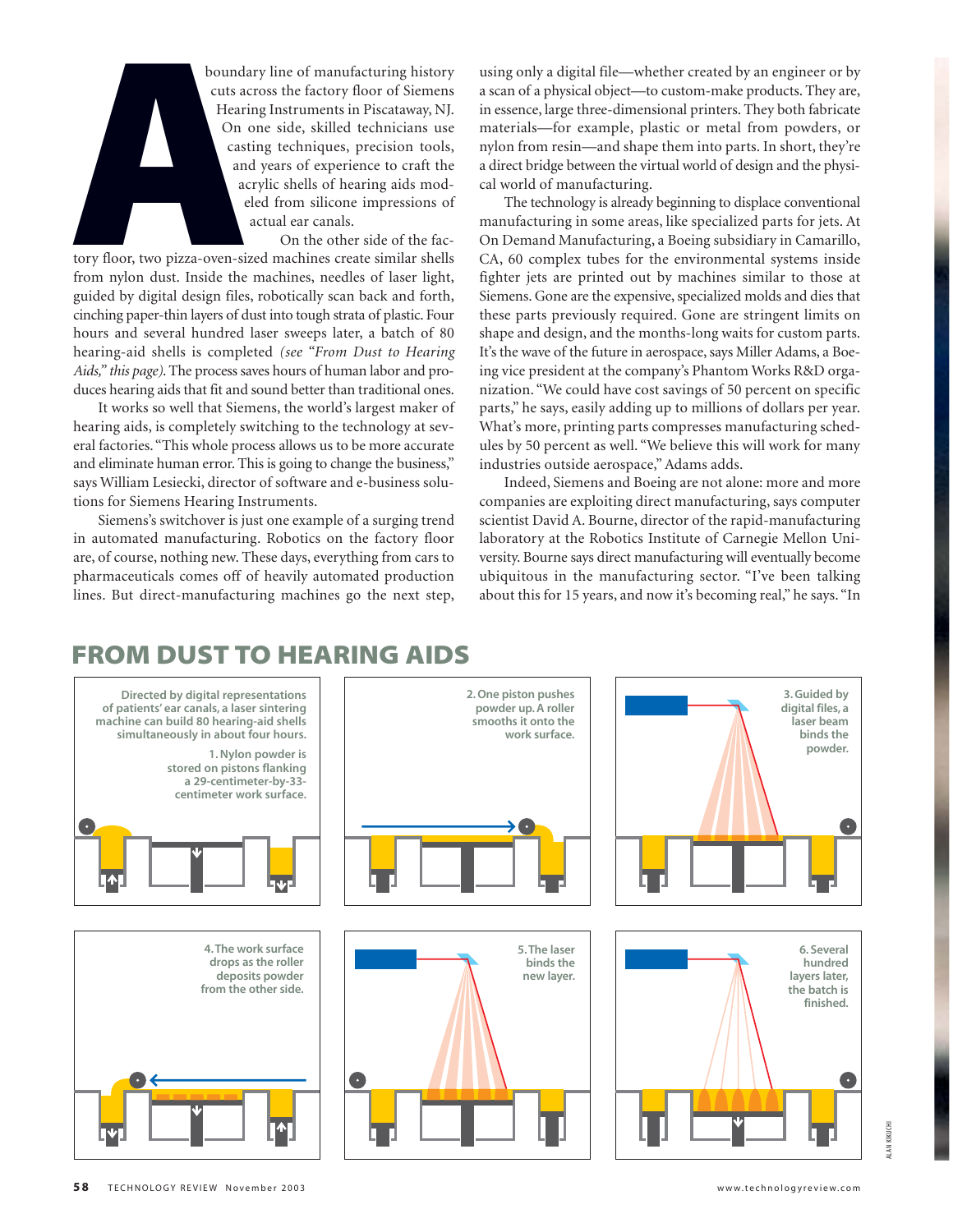**Scanning time: To create a digital design file for direct manufacture, a silicone ear-canal impression is placed on a turntable for laser scanning.**

御

 $\mathbf{h}$ 

240

**HELGIN** 

**CONTRACTOR**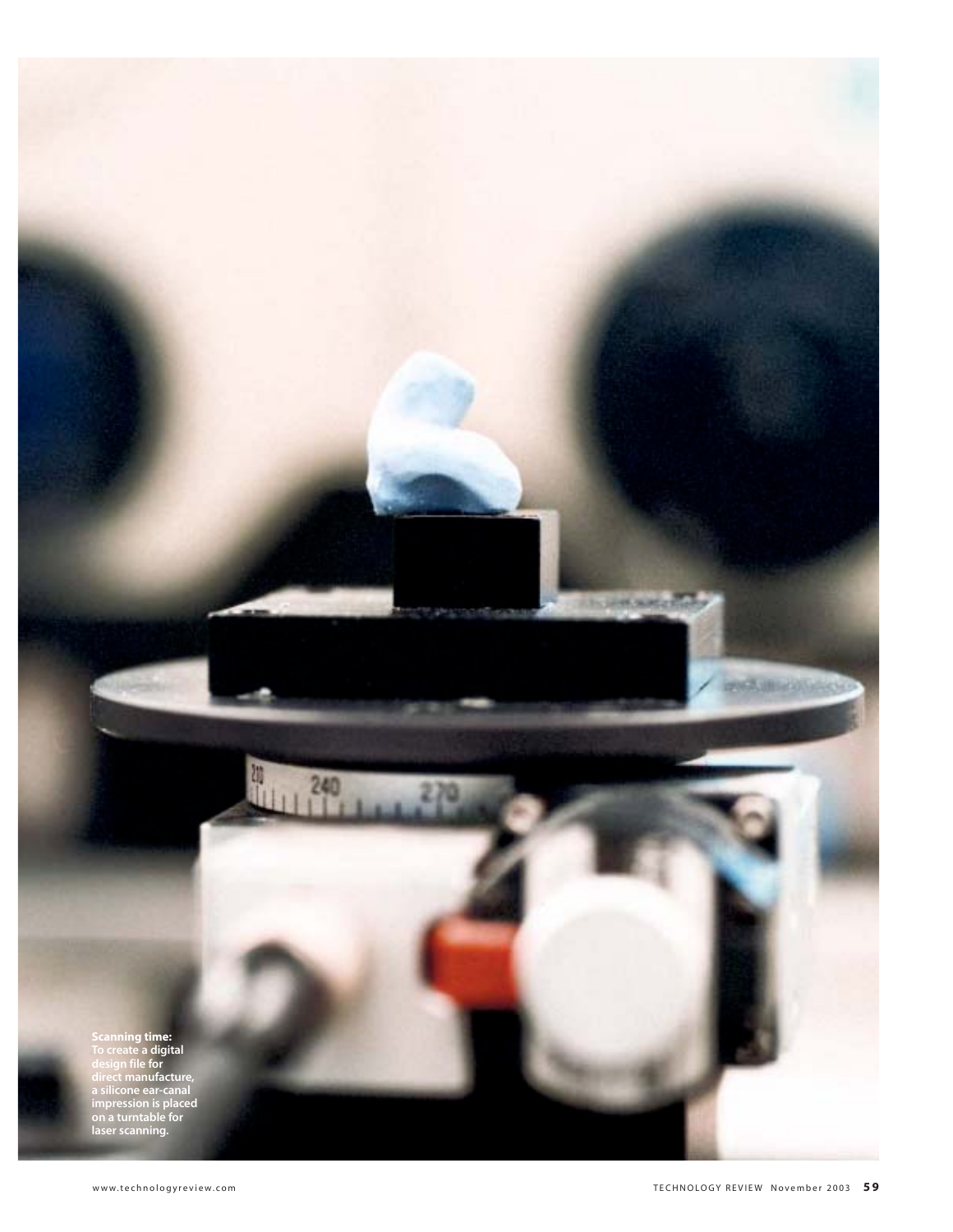five years, it will be on most people's lists of the coolest technologies." Among the business benefits, he notes, will be the dramatic reduction or even elimination of costly overstock. Companies will only have to make products when "someone is standing there with a dollar bill to pay for it," he says. Then, the manufacturer will simply print one out.

For now, the examples of these printout products are somewhat arcane. Beyond hearing aids and jet ducts, they include electrical boxes for race cars, fine-mesh ceramic filters used in making soy sauce, and surfaces that guide air inside jet engines. But evidence of surging interest is unmistakable, says Terry Wohlers, an industry analyst in Fort Collins, CO. The number of machines doing rapid prototyping—a key progenitor of direct manufacturing is approaching 10,000, and a small but growing percentage of these machines are now being used for direct manufacturing.

Of course, not everything can be made with such machines, and nobody expects them to become as ubiquitous as laser printers: for one thing, the cheapest ones now cost around \$30,000 *(see "You Want One of Your Own?" p. 62)*. Direct manufac-



**Breaking out: Pieces of replacement bone, complete with micropore structures, emerge from an ink-jet printing process.**

1980s, the stage was set for rapid prototyping, which uses printing technologies to create three-dimensional objects that serve as prototypes for, say, toys or car parts. With prototypes in hand in just hours—rather than the weeks or months hand-carving and casting once took—designers can more quickly refine products, and engineers can quickly detect and correct problems.

> The first rapid-prototyping machines used lasers to bind successive layers of a liquid polymer—a process called stereolithography. Later versions used a broader range of raw materials, such as powders that would fuse together when hit by a laser beam. Another leap came in the 1990s, when the method expanded beyond lasers to include printheads that spewed binding liquids onto powders, adding speed and an even greater variety of materials *(see "Players in Direct Manufacturing," this page)*. At the same time, the push was on to develop these technologies to the point that they could make finished products, not just prototypes. "In the late 1980s, stereolithography had just come out, and it was very inspiring to see," says Emanuel Sachs, a mechanical engineer at MIT who developed the printhead method."What I set out

turing works best for relatively low-volume fabrication of highcost items. Still, that describes multibillion-dollar markets in arenas as diverse as aerospace, medical devices, and even human bone replacement. "This will be a completely different way of doing things," says mechanical engineer Joseph J. Beaman of the Laboratory for Freeform Fabrication at the University of Texas. "You just push a button."

**Boning Up** In some ways, direct manufacturing is a natural consequence of the relentless pressure to reduce the time it takes to move a product from concept, through design and development, to commercial reality. When computer-aided design and digitally controlled tools began infiltrating factories in the 1970s and to do was to shift the focus from making prototypes to creating functional parts directly."

That goal has now been met. On a recent day at the Therics laboratory in Princeton, NJ, two employees in cleanroom suits watched as a car-sized printer made 300 two-centimeter-long chunks of substitute jaw bone. A linear array of eight printheads swept over successive layers of a powder called hydroxyapatite (the major mineral in natural bone), selectively dispensing tiny droplets of an organic binding liquid that would later be burned out during a furnace treatment. Under the relentless sequence of droplets—800 per second—the otherwise formless mass of powder began to take shape. The U.S. Food and Drug Administration approved Therics's bone substitute in late May, and while it hasn't yet been used in an implant in humans, it is already in the hands of surgeons who intend to test it soon. As

## **PLAYERS IN DIRECT MANUFACTURING**

| <b>COMPANY</b>                                         | TECHNOLOGY                                                                                                                                                          | <b>APPLICATIONS</b>                                                                                  |
|--------------------------------------------------------|---------------------------------------------------------------------------------------------------------------------------------------------------------------------|------------------------------------------------------------------------------------------------------|
| <b>3D Systems</b><br>(Valencia, CA)                    | Selective laser sintering machines that use lasers to bind plastic or metal powders;<br>stereolithography systems that cure liquid resins with laser-generated heat | Medical implants and prosthetics, military-jet<br>components, hearing aids, Formula 1 race car parts |
| <b>Stratasys</b><br>(Eden Prairie, MN)                 | Heated plastic expelled by moving nozzles                                                                                                                           | Pump parts and small gears                                                                           |
| <b>Therics</b><br>(Princeton, NJ)                      | Three-dimensional-printing technology, in which arrays of printheads spray<br>droplets of organic binders onto powders                                              | Bone substitutes with the porosity needed for cells<br>to take hold after implantation               |
| <b>On Demand Manufacturing</b><br>(Camarillo, CA)      | The use of 3D Systems' sintering machine to create high-strength parts                                                                                              | Aircraft ductwork and other custom plastic and metal<br>parts for aerospace applications             |
| <b>Siemens Hearing Instruments</b><br>(Piscataway, NJ) | The use of 3D Systems' sintering machine to manufacture custom-fitted hearing-<br>aid shells                                                                        | Hearing-aid shells                                                                                   |
| Z<br>(Burlington, MA)                                  | Ultrafast three-dimensional printer that uses proprietary powders                                                                                                   | Full-color geographical models for military planning                                                 |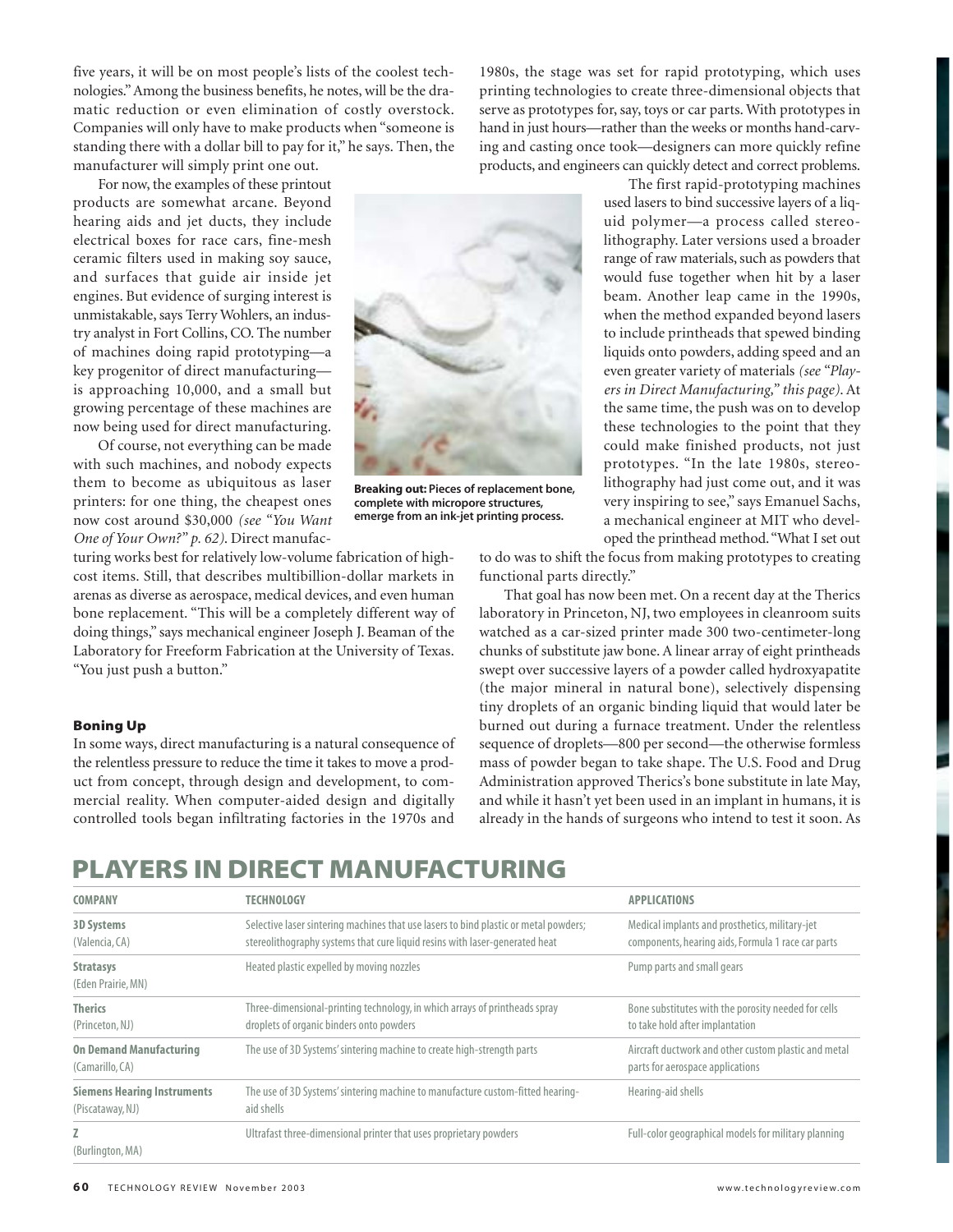